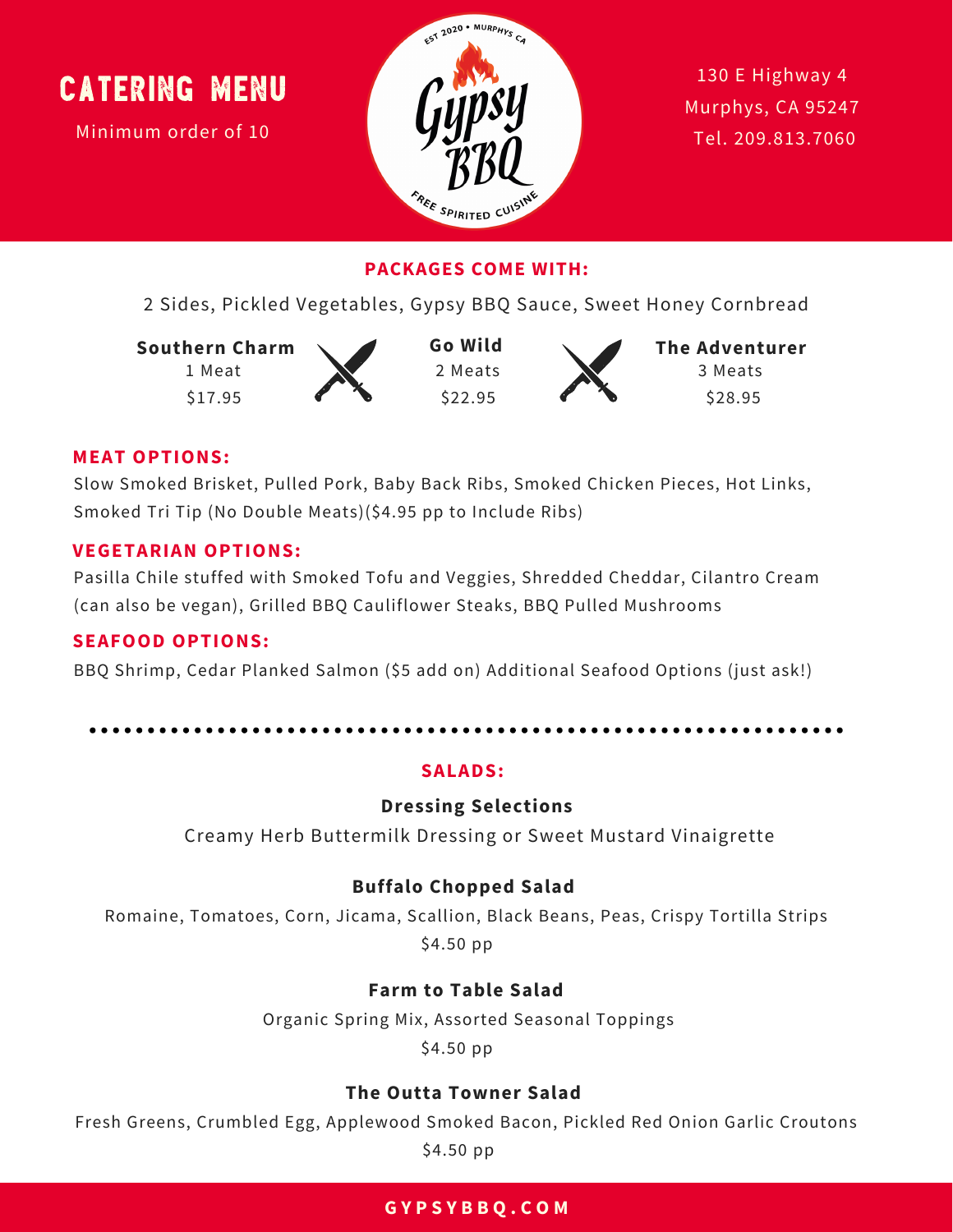Minimum order of 10



130 E Highway 4 Murphys, CA 95247 Tel. [209.813.7060](tel:209.813.7060)

#### **APPETIZERS:**

#### **The Wanderer**

Queso and Chips, Creamy Spiced Cheese Melted with Salsa Fresca, Cilantro, with House Made Tortilla Strips

#### **Smoked Andouille Bites**

Wrapped in a Puff Pillow, Beer Mustard Dipping Sauce \$3.95 pp

**BBQ Grilled Prawns** Served with a Cowboy Cocktail Sauce \$4.00 pp

### **Wings**

Choice of Smoked Barbecue or Buffalo served with BBQ Sauce, Creamy Blue Cheese, Carrot , Celery Sticks \$3.95 pp

#### **Sliders**

\$3.75 pp

Choose 1 Meat Chicken, Pulled Pork, Brisket, Vegetarian \$3.95 pp

#### **Mini Potato Poppers**

Applewood Smoked Bacon, Scallions, Shredded Cheese (can also be vegetarian, or vegan) \$3.75 pp

#### **Mini Pulled Pork Tostaditas**

Served with a Cilantro Crema Cilantro Garnish \$3.25 pp

#### **BBQ Cauliflower Poppers**

Grilled Cauliflower pieces served with BBQ Dipping Sauce \$3.25 pp

### **Smokey Chickpea Hummus**

Slow Roasted Tomato Jam served with Crispy Crostini's (vegan) \$4.00 pp

#### **Classic Deviled Eggs**

\$3.25 pp

House Made Potato Chips with Creamy Smoked Onion Dip \$3.25 pp

**Lost Highway**

#### **Buffalo Chicken Poppers**

\$3.50 pp

#### **Gypsy Cheese Board**

Log of Shredded Tillamook Cheese, Pimento and Crushed Walnuts. Baked Cast Iron Triple Crème Brie with Caramelized Onions and Apple, Whipped Blue Cheese Dip. served with Texas Toast Points, Pretzel Sticks, Alabama Ritz Firecrackers \$5.95 pp

#### **G Y P S Y B B Q . C O M**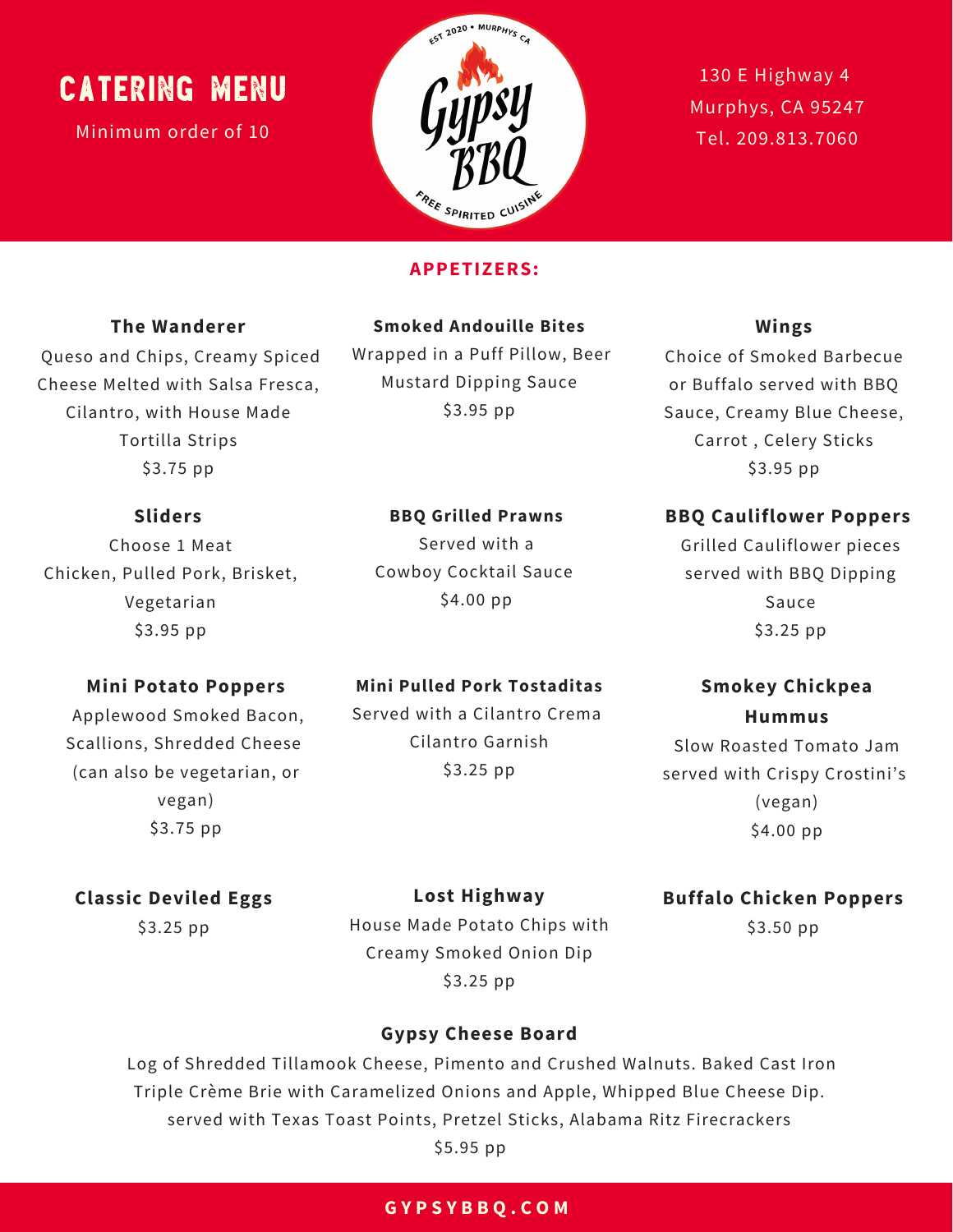Minimum order of 10



130 E Highway 4 Murphys, CA 95247 Tel. [209.813.7060](tel:209.813.7060)

## **Citrus Cilantro Slaw**

Shredded Cabbages, Carrots, Scallions, Bell Pepper, Cilantro and Citrus, Cilantro Vinaigrette

**Ranchero Beans** Slow Cooked Pinto Beans, Molasses and Chile, Sautéed Bell Pepper (Vegan)

# **Tangy Coleslaw**

**SIDES:**

**\$2.50 pp**

Shredded Cabbages, Carrots, Scallions, Buttermilk Dressing

#### **Macaroni and Cheese**

Baked to Perfection and Topped with Breadcrumbs

**Macaroni Salad** Elbow Macaroni, Celery, Carrots, Red Onion, Mayo

#### **Jalapeno Corn Spoonbread**

Sautéed Jalapenos and Onion, Garlic, Creamed Corn, Scallions Baked to a Creamy Goodness

#### **Eggy Potato Salad**

Red Potatoes, Egg, Red Onion, Celery, Chopped Parsley, Mayo and Grainy Mustard

#### **DESSERTS:**

#### **Banana Bread Pudding**

Whiskey Caramel Glaze \$5.00 pp

#### **Peach or Apple Cobblers**

Whipped Cream Topping \$5.00 pp

#### **Smores Cookies**

Semi-Sweet Chocolate, Marshmallows, Crushed Graham Cracker

\$2.50 pp

#### **DRINKS:**

#### **Housemade Beverages**

Sweet Tea, Tropical Iced Tea, Fresh Squeezed Lemonade \$2.25 pp

**Ice Water** \$0.75 pp

### **Assorted Sodas** Coke, Diet Coke,

7 Up, Dr. Pepper \$2.25 pp

#### **G Y P S Y B B Q . C O M**